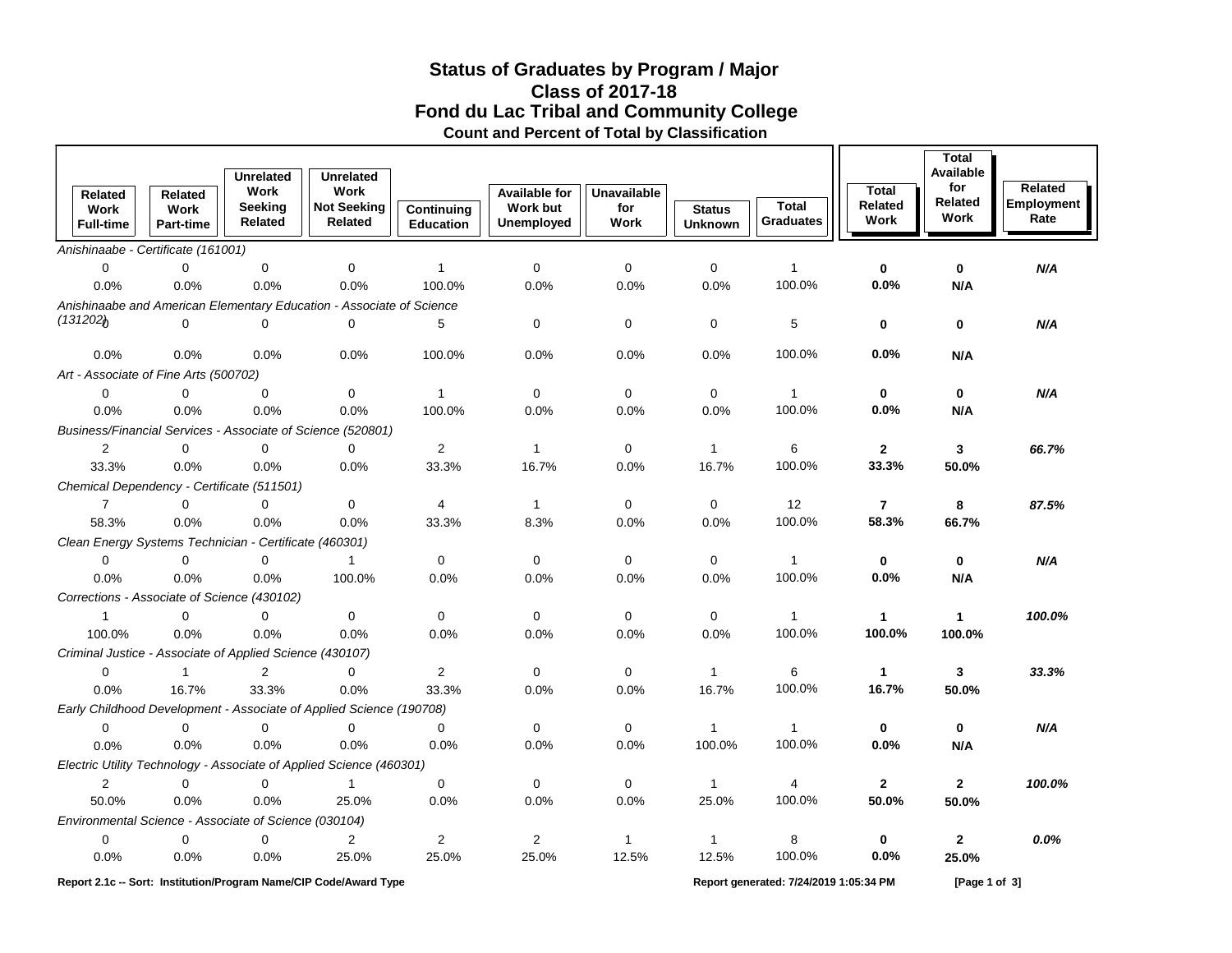## **Fond du Lac Tribal and Community College Status of Graduates by Program / Major Count and Percent of Total by Classification Class of 2017-18**

|                                                                                                                                                                                   | Related                                                | <b>Related</b>                  | <b>Unrelated</b><br><b>Work</b> | <b>Unrelated</b><br>Work                                                               |                                | <b>Available for</b>          | <b>Unavailable</b>   |                                 |                                  | <b>Total</b>          | <b>Total</b><br>Available<br>for | <b>Related</b>            |
|-----------------------------------------------------------------------------------------------------------------------------------------------------------------------------------|--------------------------------------------------------|---------------------------------|---------------------------------|----------------------------------------------------------------------------------------|--------------------------------|-------------------------------|----------------------|---------------------------------|----------------------------------|-----------------------|----------------------------------|---------------------------|
|                                                                                                                                                                                   | Work<br><b>Full-time</b>                               | <b>Work</b><br><b>Part-time</b> | Seeking<br><b>Related</b>       | <b>Not Seeking</b><br><b>Related</b>                                                   | Continuing<br><b>Education</b> | <b>Work but</b><br>Unemployed | for<br>Work          | <b>Status</b><br><b>Unknown</b> | <b>Total</b><br><b>Graduates</b> | Related<br>Work       | Related<br>Work                  | <b>Employment</b><br>Rate |
| Geospatial Technologies - Associate of Applied Science (450702)                                                                                                                   |                                                        |                                 |                                 |                                                                                        |                                |                               |                      |                                 |                                  |                       |                                  |                           |
|                                                                                                                                                                                   | $\mathbf 0$                                            | $\mathbf 0$                     | $\mathbf 0$                     | $\mathbf 0$                                                                            | $\mathbf{1}$                   | $\mathbf 0$                   | $\mathbf 0$          | $\mathbf 0$                     | $\mathbf{1}$                     | 0                     | $\mathbf 0$                      | N/A                       |
|                                                                                                                                                                                   | 0.0%                                                   | 0.0%                            | 0.0%                            | 0.0%                                                                                   | 100.0%                         | 0.0%                          | 0.0%                 | 0.0%                            | 100.0%                           | 0.0%                  | N/A                              |                           |
| Geospatial Technologies - Certificate (450702)                                                                                                                                    |                                                        |                                 |                                 |                                                                                        |                                |                               |                      |                                 |                                  |                       |                                  |                           |
|                                                                                                                                                                                   | 0                                                      | $\Omega$                        | $\Omega$                        | $\Omega$                                                                               | 3                              | $\mathbf 0$                   | $\mathbf 0$          | $\mathbf 0$                     | 3                                | 0                     | $\mathbf 0$                      | N/A                       |
|                                                                                                                                                                                   | 0.0%                                                   | 0.0%                            | 0.0%                            | 0.0%                                                                                   | 100.0%                         | 0.0%                          | 0.0%                 | 0.0%                            | 100.0%                           | 0.0%                  | N/A                              |                           |
| Human Services - Associate of Applied Science (440000)                                                                                                                            |                                                        |                                 |                                 |                                                                                        |                                |                               |                      |                                 |                                  |                       |                                  |                           |
|                                                                                                                                                                                   | 5                                                      | $\Omega$                        | $\Omega$                        | $\Omega$                                                                               | 6                              | $\mathbf 0$                   | $\mathbf 0$          | $\mathbf 0$                     | 11                               | 5                     | 5                                | 100.0%                    |
|                                                                                                                                                                                   | 45.5%                                                  | 0.0%                            | 0.0%                            | 0.0%                                                                                   | 54.5%                          | 0.0%                          | 0.0%                 | 0.0%                            | 100.0%                           | 45.5%                 | 45.5%                            |                           |
|                                                                                                                                                                                   | Law Enforcement - Associate of Science (430107)        |                                 |                                 |                                                                                        |                                |                               |                      |                                 |                                  |                       |                                  |                           |
|                                                                                                                                                                                   | 9                                                      | 2                               | 5                               | $\mathbf{1}$                                                                           | 5                              | 2                             | $\mathbf 0$          | $\mathbf 0$                     | 24                               | 11                    | 18                               | 61.1%                     |
|                                                                                                                                                                                   | 37.5%                                                  | 8.3%                            | 20.8%                           | 4.2%                                                                                   | 20.8%                          | 8.3%                          | 0.0%                 | 0.0%                            | 100.0%                           | 45.8%                 | 75.0%                            |                           |
|                                                                                                                                                                                   | Law Enforcement PPOE - Diploma (430107)                |                                 |                                 |                                                                                        |                                |                               |                      |                                 |                                  |                       |                                  |                           |
|                                                                                                                                                                                   | 2                                                      | $\mathbf 0$                     | 0                               | $\mathbf 0$                                                                            | 0                              | 0                             | $\mathbf 0$          | 0                               | $\overline{2}$                   | $\mathbf{2}$          | 2                                | 100.0%                    |
|                                                                                                                                                                                   | 100.0%                                                 | 0.0%                            | 0.0%                            | 0.0%                                                                                   | 0.0%                           | 0.0%                          | 0.0%                 | 0.0%                            | 100.0%                           | 100.0%                | 100.0%                           |                           |
| (This program a transfer degree designed to prepare students for further education and not necessarily for employment.)<br>Liberal Arts and Sciences - Associate of Arts (240101) |                                                        |                                 |                                 |                                                                                        |                                |                               |                      |                                 |                                  |                       |                                  |                           |
|                                                                                                                                                                                   | 19                                                     | 3                               | 4                               | 8                                                                                      | 81                             | 5                             | $\mathbf{1}$         | 16                              | 137                              | 22                    | 31                               | 71.0%                     |
|                                                                                                                                                                                   | 13.9%                                                  | 2.2%                            | 2.9%                            | 5.8%                                                                                   | 59.1%                          | 3.6%                          | 0.7%                 | 11.7%                           | 100.0%                           | 16.1%                 | 22.6%                            |                           |
|                                                                                                                                                                                   | Nursing - Associate of Science (513801)                |                                 |                                 |                                                                                        |                                |                               |                      |                                 |                                  |                       |                                  |                           |
|                                                                                                                                                                                   | 27                                                     | $\mathbf{1}$                    | $\mathbf{1}$                    | 2                                                                                      | 3                              | $\overline{2}$                | $\mathbf{1}$         | 4                               | 41<br>100.0%                     | 28                    | 31                               | 90.3%                     |
|                                                                                                                                                                                   | 65.9%                                                  | 2.4%                            | 2.4%                            | 4.9%                                                                                   | 7.3%                           | 4.9%                          | 2.4%                 | 9.8%                            |                                  | 68.3%                 | 75.6%                            |                           |
|                                                                                                                                                                                   | Nursing Assistant - Certificate (513902)               |                                 |                                 |                                                                                        |                                |                               |                      |                                 |                                  |                       |                                  |                           |
|                                                                                                                                                                                   | 0                                                      | $\mathbf{1}$                    | 0                               | $\mathbf 0$                                                                            | 1                              | $\mathbf 0$                   | $\mathbf 0$          | $\mathbf 0$                     | $\overline{2}$<br>100.0%         | $\mathbf{1}$<br>50.0% | 1                                | 100.0%                    |
|                                                                                                                                                                                   | 0.0%                                                   | 50.0%                           | 0.0%                            | 0.0%                                                                                   | 50.0%                          | 0.0%                          | 0.0%                 | 0.0%                            |                                  |                       | 50.0%                            |                           |
|                                                                                                                                                                                   | Practical Nursing - Diploma (513901)                   | $\mathbf{1}$                    | $\mathbf 0$                     | $\mathbf{1}$                                                                           |                                | $\mathbf{1}$                  |                      | $\mathbf{1}$                    | 12                               |                       | $\overline{7}$                   | 85.7%                     |
|                                                                                                                                                                                   | 5<br>41.7%                                             | 8.3%                            | 0.0%                            | 8.3%                                                                                   | $\overline{2}$<br>16.7%        | 8.3%                          | $\mathbf{1}$<br>8.3% | 8.3%                            | 100.0%                           | 6<br>50.0%            | 58.3%                            |                           |
|                                                                                                                                                                                   |                                                        |                                 |                                 |                                                                                        |                                |                               |                      |                                 |                                  |                       |                                  |                           |
|                                                                                                                                                                                   | $\mathbf{1}$                                           | $\mathbf 0$                     | $\mathbf 0$                     | Small Business Entrepreneurship - Associate of Applied Science (520801)<br>$\mathbf 0$ | 3                              | $\mathbf{1}$                  | $\mathbf 0$          | $\mathbf{1}$                    | 6                                | 1                     | 2                                | 50.0%                     |
|                                                                                                                                                                                   | 16.7%                                                  | 0.0%                            | 0.0%                            | 0.0%                                                                                   | 50.0%                          | 16.7%                         | 0.0%                 | 16.7%                           | 100.0%                           | 16.7%                 | 33.3%                            |                           |
|                                                                                                                                                                                   | Small Business/Entrepreneurship - Certificate (520701) |                                 |                                 |                                                                                        |                                |                               |                      |                                 |                                  |                       |                                  |                           |
|                                                                                                                                                                                   | $\mathbf{1}$                                           | $\Omega$                        | $\mathbf 0$                     | $\mathbf 0$                                                                            | 1                              | $\mathbf 1$                   | $\mathbf 0$          | $\mathbf 0$                     | 3                                | 1                     | 2                                | 50.0%                     |
|                                                                                                                                                                                   | 33.3%                                                  | 0.0%                            | 0.0%                            | 0.0%                                                                                   | 33.3%                          | 33.3%                         | 0.0%                 | 0.0%                            | 100.0%                           | 33.3%                 | 66.7%                            |                           |
|                                                                                                                                                                                   |                                                        |                                 |                                 |                                                                                        |                                |                               |                      |                                 |                                  |                       |                                  |                           |